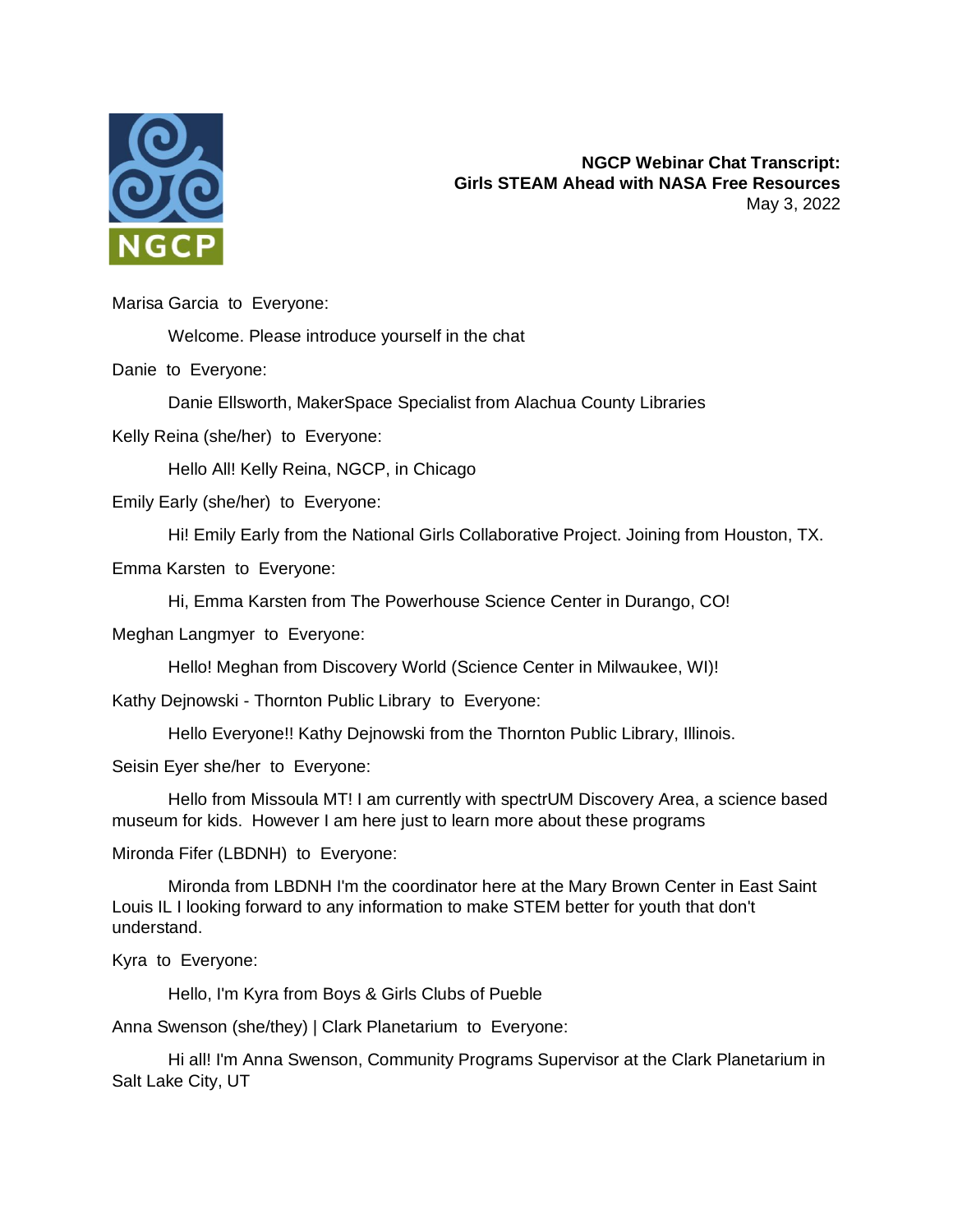Patricia Rudolph to Everyone:

Hello from Coffey County Library in KS

Elizabeth, Fab Lab El Paso to Everyone:

Hello! Elizabeth Artalejo, STEM Instructor at Fab Lab El Paso

Quyen Hart to Everyone:

Thanks for joining Girls STEAM Ahead with NASA today. I'm a GSAWN team member and Senior Outreach Scientist at the Space Telescope Science Institute in Baltimore. Great to see you all today!

Kelly Reina (she/her) to Everyone:

<https://ngcproject.org/>

<https://www.ifthenshecan.org/>

<https://theconnectory.org/>

<https://www.fabfems.org/>

Carolyn Slivinski to Everyone:

NASA's Universe of Learning <https://www.universe-of-learning.org/>

Marisa Garcia to Everyone:

Feel free to ask questions here in the chat

Carolyn Slivinski to Everyone:

Girls STEAM Ahead with NASA <https://www.universe-of-learning.org/gsawn>

Carolyn Slivinski to Everyone:

UoL Resources <https://www.universe-of-learning.org/resources>

You can go to the Resources page and search for "exhibits", "posters", etc.

Carolyn Slivinski to Everyone:

GSAWN Program Cookbook [https://www.universe-of](https://www.universe-of-learning.org/contents/products/girls-steam-ahead-with-nasa-program-cookbook)[learning.org/contents/products/girls-steam-ahead-with-nasa-program-cookbook](https://www.universe-of-learning.org/contents/products/girls-steam-ahead-with-nasa-program-cookbook)

Carolyn Slivinski to Everyone:

No matter what your question, comment, or feedback may be, please feel free to reach out by using the form below or emailing us: [info@universe-of-learning.org](mailto:info@universe-of-learning.org)

Carolyn Slivinski to Everyone:

Request Subject Matter Expert [https://www.universe-of-learning.org/informal](https://www.universe-of-learning.org/informal-educators/request-an-expert)[educators/request-an-expert](https://www.universe-of-learning.org/informal-educators/request-an-expert)

Carolyn Slivinski to Everyone: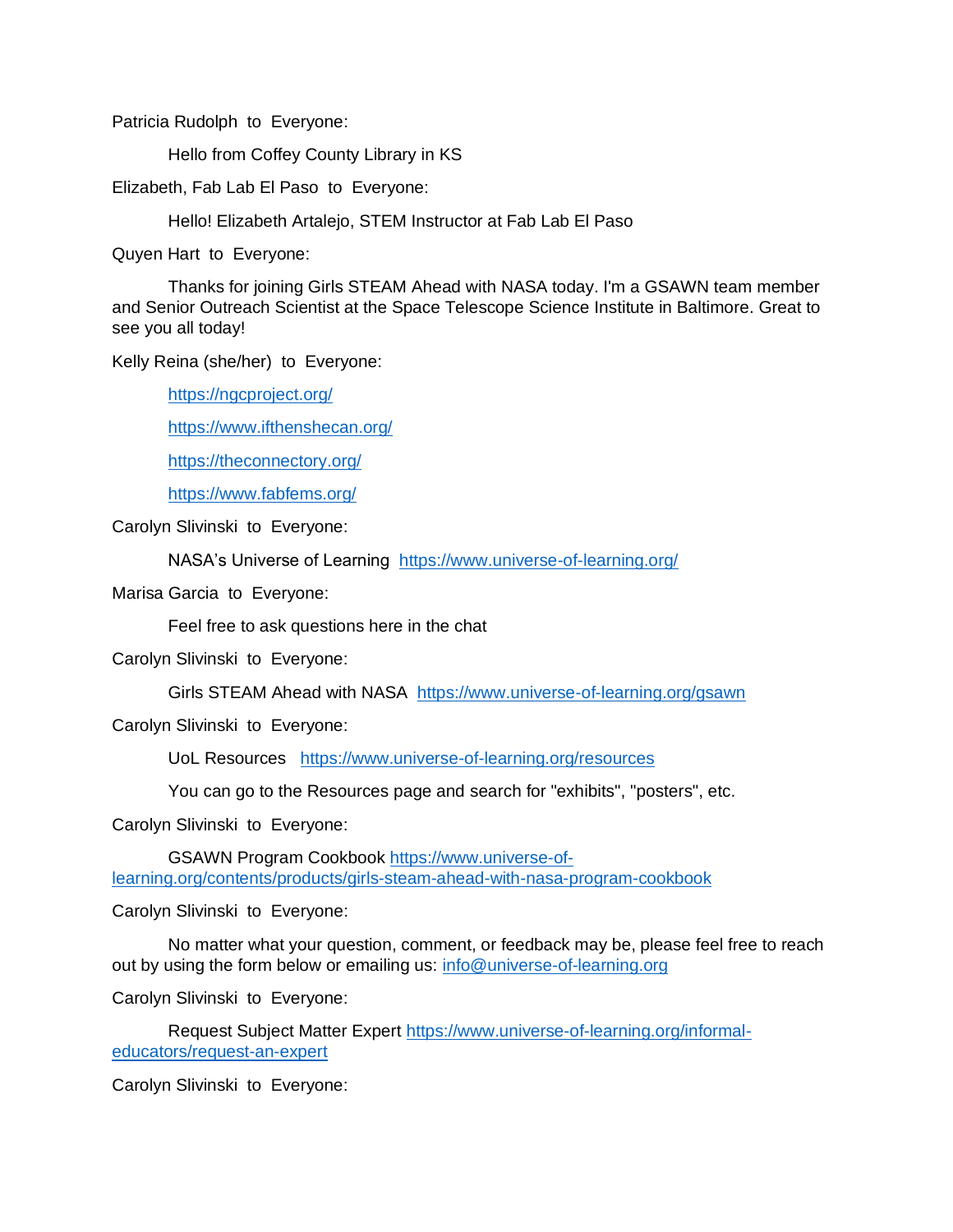ViewSpace <https://viewspace.org/>

ViewSpace interactives [https://viewspace.org/interactives/unveiling\\_invisible\\_universe](https://viewspace.org/interactives/unveiling_invisible_universe) <https://viewspace.org/resources/videos>

Imani Mehta to Everyone:

WOW

Marisa Garcia to Everyone:

would be a very cool thing to project at an event!

Imani Mehta to Everyone:

Cat's Paw is beautiful!

Carolyn Slivinski to Everyone:

NASA's Astrophoto Challenge [https://www.universe-of](https://www.universe-of-learning.org/resources/projects/nasas-astrophoto-challenges)[learning.org/resources/projects/nasas-astrophoto-challenges](https://www.universe-of-learning.org/resources/projects/nasas-astrophoto-challenges)

Carolyn Slivinski to Everyone:

The Summer 2022 Challenges began May 2 and run through July 31.

Carolyn Slivinski to Everyone:

The tutorial videos are a great resource!

Carolyn Slivinski to Everyone:

The Astrophoto Challenge will take you here:<https://mo-www.cfa.harvard.edu/OWN/>

OWN = Observing With NASA

Imani Mehta to Everyone:

Can't wait to see JWT images!

Marisa Garcia to Everyone:

yes, Imani!! it is so exciting

Carolyn Slivinski to Everyone:

Again - what Quyen is doing may seem very complicated, but there are tutorials that walk you through the process.

Imani Mehta to Everyone:

Looks fun & creative

Marisa Garcia to Everyone:

I love that it is iterative. allows everyone to play around and try things again and again in different ways

Imani Mehta to Everyone: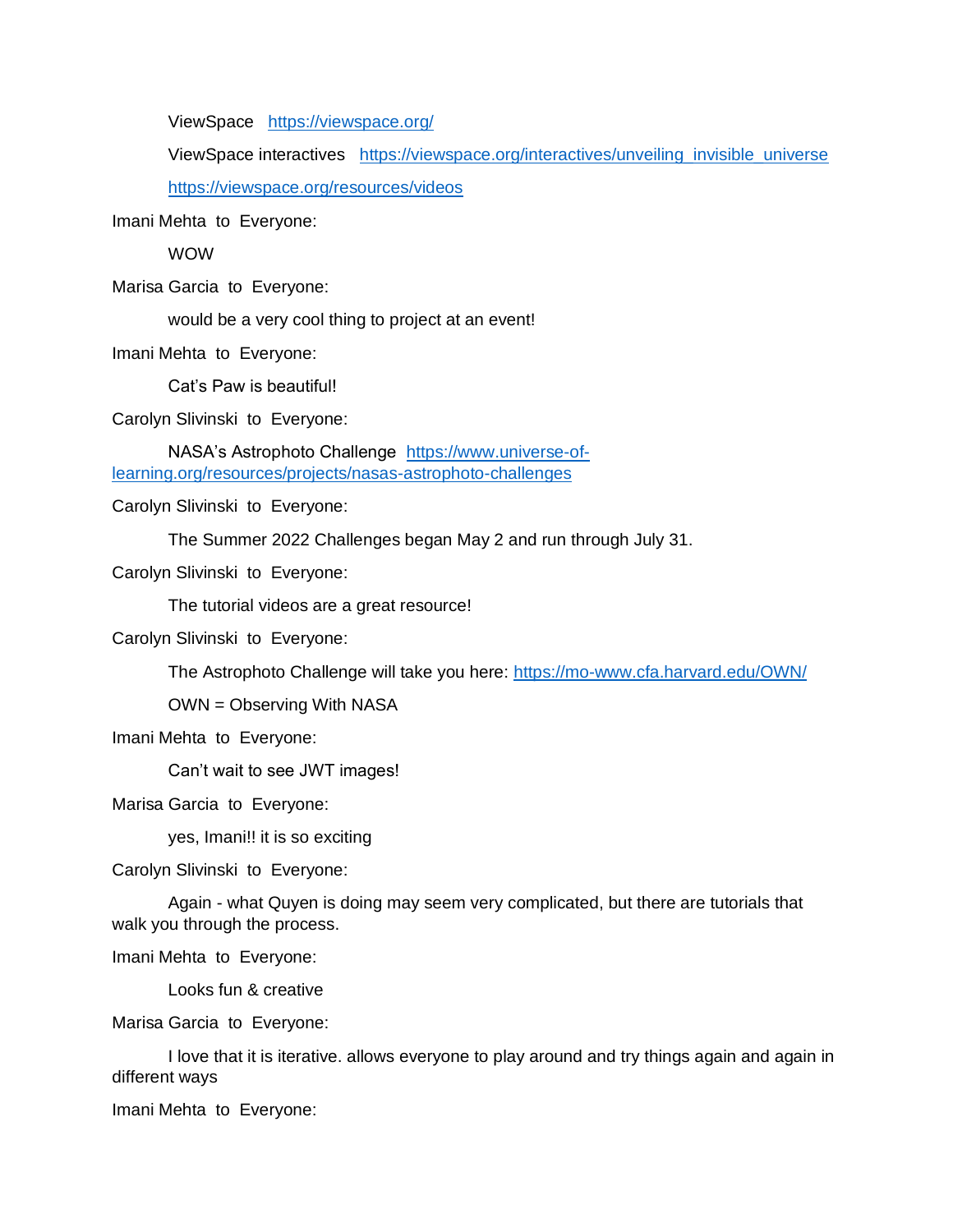Thank you!

Carolyn Slivinski to Everyone:

Right Marisa - and an important point of the image processing is that you would be doing the same process that scientists do!

Imani Mehta to Everyone:

I start with You Tube videos & follow up with PBL

Marisa Garcia to Everyone:

yes, watching videos is a good way to learn about new topics and introduce them to youth, too

Imani Mehta to Everyone:

UV beads?

Marisa Garcia to Everyone:

Like these: [https://www.homesciencetools.com/product/uv-color-changing](https://www.homesciencetools.com/product/uv-color-changing-beads/?gclid=Cj0KCQjwpcOTBhCZARIsAEAYLuUeTN97gBtUGh4hoHTz2Zjgnypveb8ClbLP9E7jVVYnukrWDt9SL3UaAtw-EALw_wcB)[beads/?gclid=Cj0KCQjwpcOTBhCZARIsAEAYLuUeTN97gBtUGh4hoHTz2Zjgnypveb8ClbLP9E](https://www.homesciencetools.com/product/uv-color-changing-beads/?gclid=Cj0KCQjwpcOTBhCZARIsAEAYLuUeTN97gBtUGh4hoHTz2Zjgnypveb8ClbLP9E7jVVYnukrWDt9SL3UaAtw-EALw_wcB) [7jVVYnukrWDt9SL3UaAtw-EALw\\_wcB](https://www.homesciencetools.com/product/uv-color-changing-beads/?gclid=Cj0KCQjwpcOTBhCZARIsAEAYLuUeTN97gBtUGh4hoHTz2Zjgnypveb8ClbLP9E7jVVYnukrWDt9SL3UaAtw-EALw_wcB)

Kelly Reina (she/her) to Everyone:

UV beads will change color when the are in UV light (like in the sun)

Imani Mehta to Everyone:

Where can you get them?

Thank you, Marisa!

Marisa Garcia to Everyone:

I'm sure you can find them on Amazon or maybe even at craft stores?

Imani Mehta to Everyone:

You are a great resource, Marisa

From Marisa Garcia to Everyone:

:) thanks Imani

Carolyn Slivinski to Everyone:

Women in STEM Posters (and postcards) downloadable here: [https://www.universe-of](https://www.universe-of-learning.org/contents/products/women-in-stem-poster-series?Type=poster)[learning.org/contents/products/women-in-stem-poster-series?Type=poster](https://www.universe-of-learning.org/contents/products/women-in-stem-poster-series?Type=poster)

Imani Mehta to Everyone:

I will include these beads in my solar car order from this company! ;0)

Marisa Garcia to Everyone: